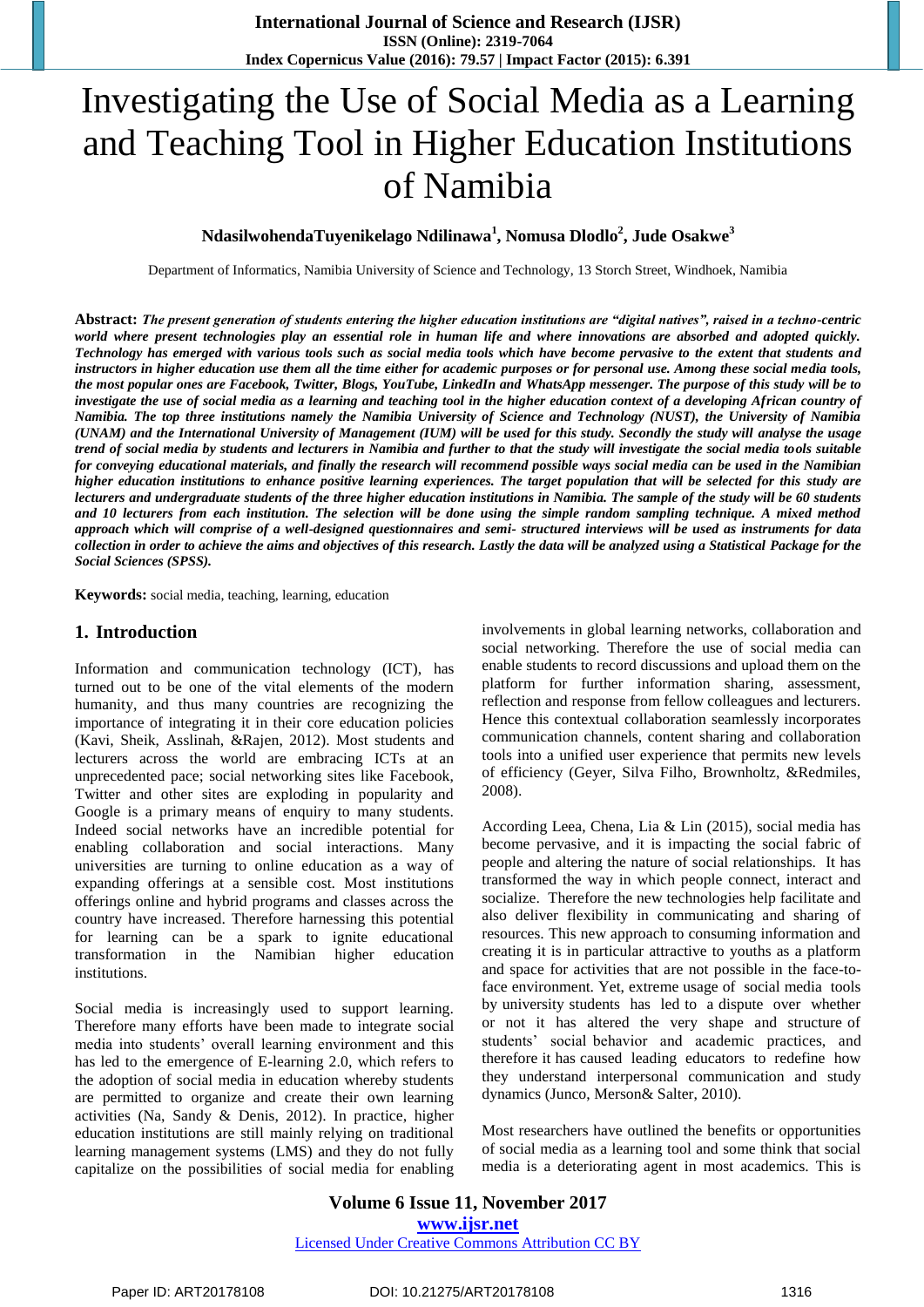supported by research done by Klopfer, Groff & Haas (2009) who argues that most prevalent social networking sites like MySpace, Facebook, and Bebo have received intense blame from universities which are fearful for the students' online safety while using these sites, and also the anxiety that students will exploit them during instructional time. It is always important to understand the point of view of students regarding the use of social media platforms as means of enhancing their learning.

Therefore the study will investigate the use of social media as a learning and teaching tool in the three higher education institutions of Namibia. The study will assess the usage trend of social media sites by students in Namibia. It will also investigate the social media tools suitable for conveying educational materials and lastly the study will recommend possible ways social media can be used in Namibian higher education institutions in order to enhance positive learning experiences.

## **2. Problem Statement**

Many universities in Africa and around the world embrace technology and have introduced social network sites in higher education as learning and teaching tools. This is supported by a research done by Zanamwe, Rupere, &Kufandirimbwa (2013) in a survey on the use of social networking in Zimbabwe which was conducted on Facebook, Myspace, Twitter and LinkedIn which were some of the most popular social networking sites being used in higher education institutions.However there have not been any known research on how the use social media can enhance teaching and learning in the three higher education institutions in Namibia. Therefore the study has identified the following gaps:

- Zanamwe (2013) have explored the use of social media in education but based on a pilot study conducted there hasn"t been any research on the use of social media in the three higher education institutions in Namibia.
- A study by Ezekiel, Ruth & Leo (2013) explored available opportunities to be harnessed from the use of social media from their research. There is an unanswered question on whether these opportunities promote or enhance educational studies.

The purpose of this study is then to fill this research gap by investigating the use of social media as a learning and teaching tool in the three higher education institutions of Namibia.

## **3. Aims and Objectives**

## **3.1 The research aim**

The aim of this research is to investigate the use of social media as learning and teaching tool in the higher institutions in Namibia.

The specific objectives of the research are as follows:

- 1) To assess the usage trend of social media sites by students and lecturers in Namibia
- 2) To investigate the social media tools suitable for conveying educational materials

3) To recommend possible ways in which social media can be used in Namibia higher education institutions to enhance positive learning and teaching experiences.

#### **3.2 Research questions**

The main research question is, "How is social media used as a learning and teaching tool in the three higher education institutions?"

The sub-questions are:

- 1) What is the usage trend of social networking sites by students and lecturers in Namibian higher education institutions?
- 2) Which social media tools are suitable for conveying educational material?
- 3) What are the possible ways social media can be used in Namibian higher institutions to enhance positive teaching and learning experiences?

## **4. Preliminary Literature Review**

#### **4.1 Social media as learning and teaching tool**

Shih (2011) examined the use of social networking services in a hybrid learning environment. Therefore according to the findings, integrating Facebook and peer assessment can improve knowledge building, increase students' engagement and interest and raise collaborative learning. Additionally, Webb (2009) found that a variety of social media as one of the part of teaching and learning in and outside of the classroom with students resulted largely in student involvement. A study piloted by Pearson Learning Solutions (Moran, Seaman, &Tinti-Kane, 2011) found that 46% of instructors use social video and podcasts in course assignments with 20% necessitating scholars to post to social networking sites. The study also found that college faculty are most likely to use social media with more than 80% of college faculty using various form of social media in their education.

Jones and Shao (2011) clarify that although first-time students entering higher education are mainly impacted by social networking technologies, services that support the uploading, sharing and manipulation of media such as YouTube, and the use of mobile devices, students do not arrive in the university with particular demands for the usage of new technologies. They explained further that "The gap between students and their teachers is not fixed, nor is the gulf so large that it cannot be bridged" (Jones & Shao, 2011, p 1). According to their results, students rather prefer the moderate use of Information and Communication Technologies (ICT) in their courses, viewing the use of course management systems, e-books, and online libraries positively. With respect to the use of new technologies such as blogs, wikis, and 3D virtual worlds, Jones and Shao (2011) also found that students respond to the integration of new technologies into the teaching and learning process if the technology usage is well-conceived, purposeful, and properly integrated into the learning process positively.

**Volume 6 Issue 11, November 2017**

**<www.ijsr.net>**

## [Licensed Under Creative Commons Attribution CC BY](http://creativecommons.org/licenses/by/4.0/)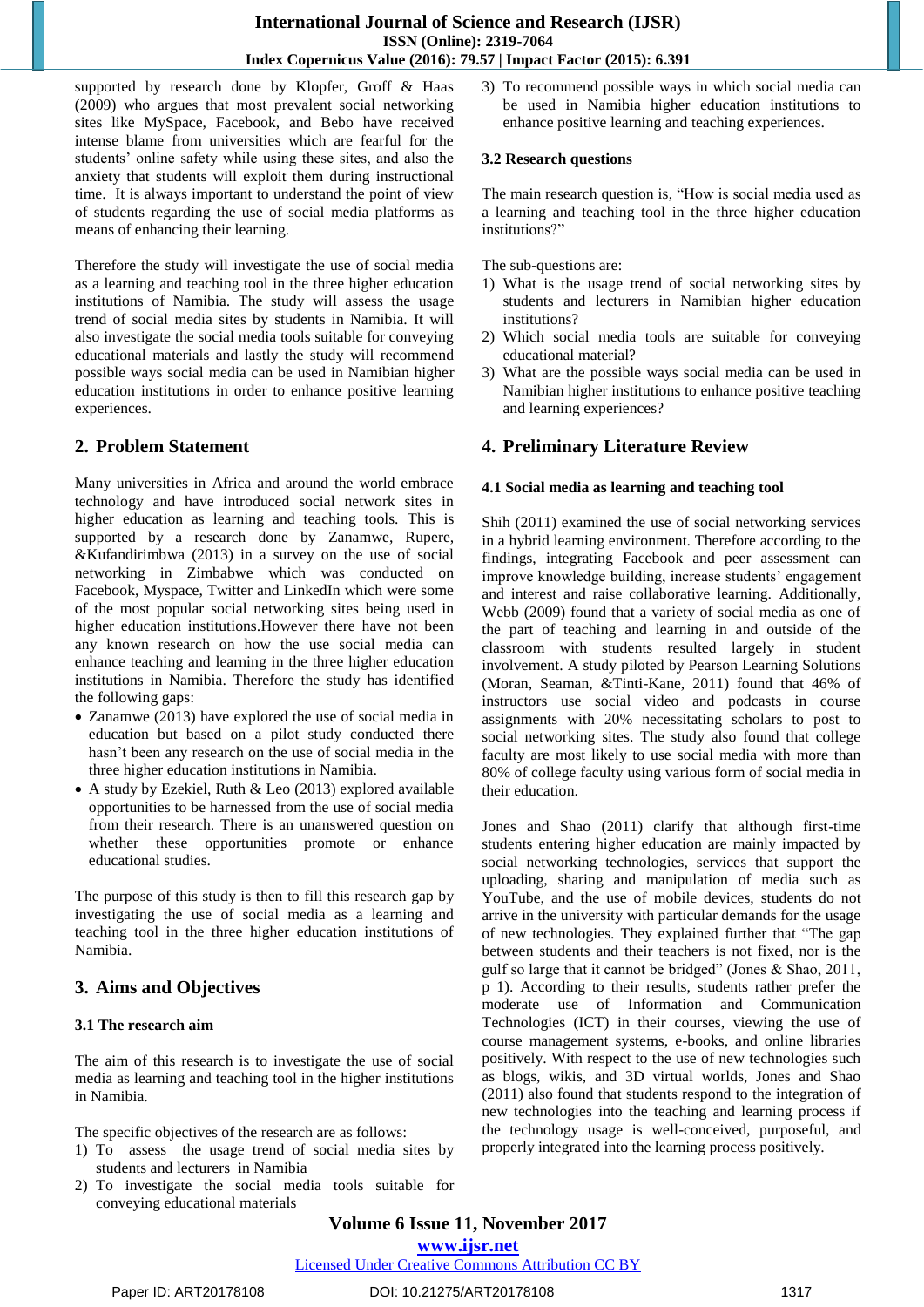#### **4.2 Social media and academic performance**

According to Mehmood and Tawir (2013), the usage of technologies such as social media networks and Internet is one of the most significance factors that can impact a student"s educational performance adversely or positively". Another study piloted by Roberts and Foehr (2008), in the United Studies regarding the students' additional activity, relatively suggested that other leisure activities are enhanced or replaced by new media such as Twitter, Facebook etc., but it does not take away the youths' time. A similar study by Negussie and Ketema (2014), conducted in Ethiopia also points out that there is no significant relationship between the times spent on social networks such as Facebook with 13 grade point average (GPA) of students. This was also consistent with a study by Ahmed and Qazi (2011) who piloted a study in Pakistan amongst six institutions of higher education. They revealed that there was not much difference between academic performance and times spent on social media networks of the students.

Various researchers have piloted research to determine the social media influence on users; for example, Moon (2011) in a study on the "impact of Facebook on undergraduate academic performance", stated that social media can have an undesirable impact on students. According to the outcome, the students' academic performance is affected by the high rate of usage of Facebook by them. In the same study by Oye (2012) states that social networking sites are used by younger students primarily for socialising activities, rather than for academic purpose.

#### **4.3 Mobile technology in higher education**

Study by Lunsford (2010) states that mobile technology has virtually infinite possibilities for networking, education and personal productivity. According to Tsinakos and Ally (2010), many higher education institutions are implementing mobile learning to provide flexibility in learning. The use of mobile devices to reach students will benefit higher education by enrolment increase and having a wider population of the students, since students in various age groups will be able to access the course materials anytime and anywhere (Lowenthal,2010). Numerous studies have been conducted on the usage of mobile phones as learning tool and functions such as the calculator, the alarm reminder and creating messages have been reported (Ison, Hayes, Robinson& Jamieson, 2004). Particularly these studies targeted youth that is disengaged and results shows that these devices were supportive in building teacher-student relationships; thus this in turn eased improved learner engagement.

Higher education teachers in the UK have made use of SMS (short messaging service) as reminders for course requirements, pop quizzes and polling classes with some universities testing with phone exams where the user"s voice print recognizes them as the test-taker. Nevertheless, there is several evidence that young people dislike this as they see the messages as an interruption (Geser, 2005). A study by Hoban (2005) reported that it has been well documented that action learning Isan effective methodology for numerous teacher professional development programs but facilitator whose role is to scaffold practitioner collaborative learning

using need to support this, for example, a face-to-face combination, asynchronous communication strategies online and mobile synchronous.

#### **4.4 Moodle as a learning and teaching platform**

Moodle is a Leaning Management System that is currently being utilized by students and lecturers in higher education as a learning and teaching tool in universities around the world and in the three higher education institutions in Namibia.

Researchers highly recommend using Social Networking Sites (SNS) alternative to LMS (Jenkins, Clinton, Purushotoma, Robinson &Weigel, 2006; Wheeler, Yeomans& Wheeler, 2008). For instance, Chen and Bryer (2012) indicated that if SNS is properly facilitated and framed, they can benefit student learning by creating more connections across boundaries and over time. Since the primary function of the LMSs just delivers lesson content to the students, students are mainly concentrating only on the substance of the lesson topic. At this point, it is very important that the students are being distracted when they conduct their studies because in many research subjects that were conducted with them, Facebook users have demonstrated that the usage of social media may cause the student's attention to shift in different directions in most of the cases (Friedman & Friedman, 2011). That surely does not prove that the LMS does not have the functionality or interaction element. On the contrary, most of the LMS such as Moodle have the characteristics of Web 2.0 applications, especially in the most recent versions. Web 2.0 technologies are common features of SNSs and they are completely embedded into these sites. The appeal of Web 2.0 technologies makes the SNS are much trendier in all age groups of the society. These features of the SNSs make more attractive and superior to users over LMSs. Naturally, educators are heading towards to social media tools which are becoming an integral part of students' daily life in order to create an easier and more efficient learning environments for students.

# **5. Research Gaps Identified**

The study identified a gap in the current multi-stakeholder approach of training providers, regulatory boards and labour markets which lack collaboration on skills development deliberations for individuals in the TVET environment. Therefore, the approach has not provided the desired results especially in terms of knowledge, skills and attitude ofgraduates which contributes to youth unemployment.

## **6. The Guiding Theory**

Social Network Theory and Educational Change by (Daly, 2010) offers a provocative and fascinating exploration of how social networks in schools can impede or facilitate the work of education reform. This theory relates to this study as it also comprises of studies examining networks among teachers and school leaders and exploring the mechanisms by which ideas, information, and influence flow from person to person and group to group.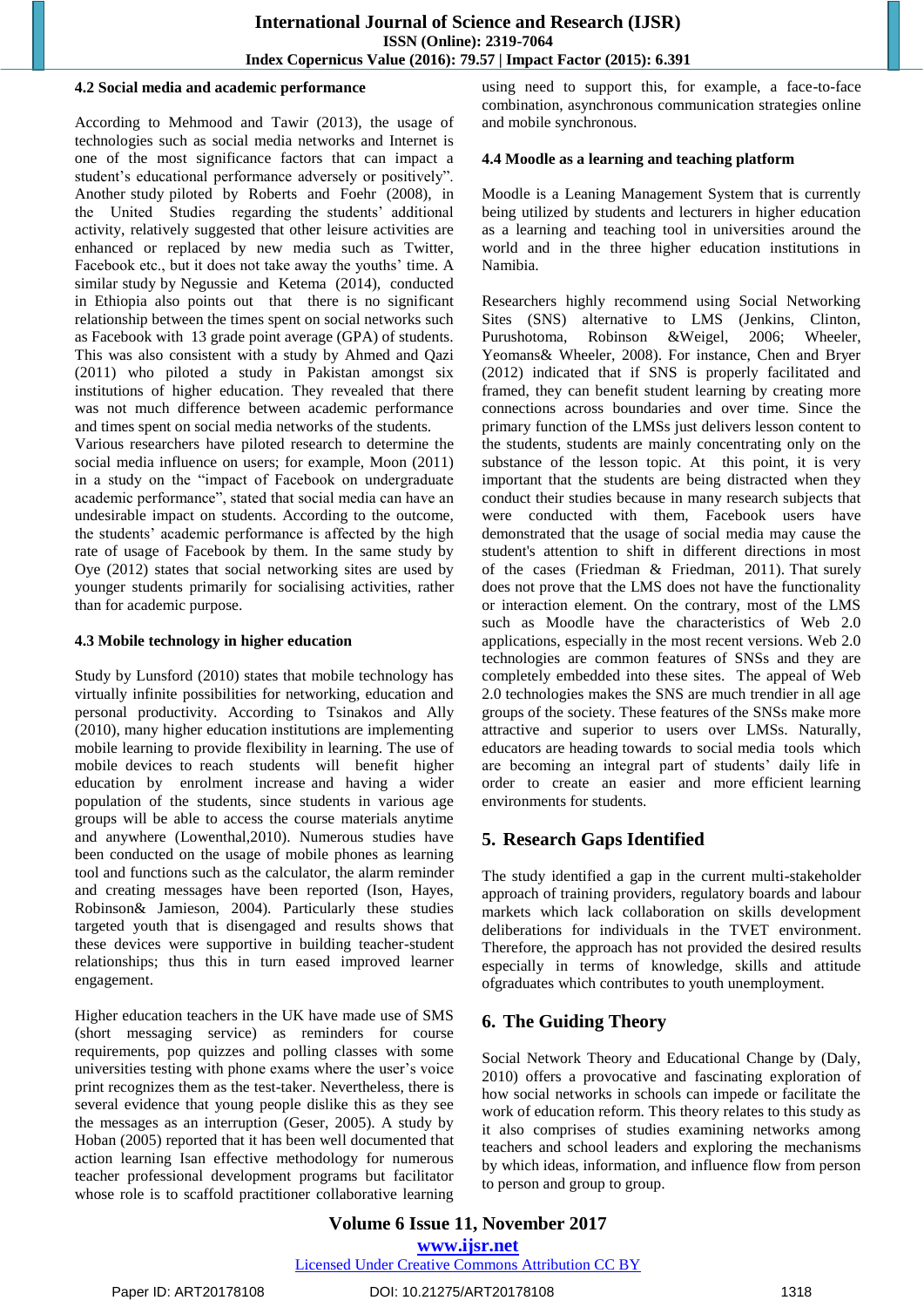## **7. Significance of the Study**

This study contributes to the professional development of lecturers and students in the appropriate use of social media tools to enhance their teaching and learning capabilitiesand theywill as well benefit and learn about the usefulness of social media in the education system. As one solution comes from another, this research will boost and persuade most universities that have social networking site to make use of it in every way possible to enhance their academic performance. Finally it will also encourage universities to integrate social media platforms as part of their virtual learning system.

## **8. Research Methodology**

This research aims at investigating the use of social media as an educative tool, secondly to examine how students and their respective lectures are currently using social media tools for learning and teaching, to investigate their academic outcomes through the use of social media and finally to explore different social media tools that they utilize as part of their learning and teaching. Therefore the study will be conducted using mixed methods. Greene (2007) describes it as the originality of mixed methods research in creating paradoxes and conflicts which results in new information. Thus the study goal is to identify the "What" of social media using quantitative methods and the "how and the "why" using qualitative methods as suggested by Maxwell (2013).

## **8.1 Research design**

Research design is defined as a blueprint for conducting a study with maximum control over factors that may interfere with the validity of the findings (Burns & Grove, 2003). The aim of the research is to investigate the use of social media as a learning and teaching tool in the three higher education institutions. Therefore a mixed approach which comprises of semi-structured interviews and survey questionnaires will be used as instruments of data collection and data will be collected from the three institutions in Namibia which are NUST, UNAM and IUM respectively and this data will be analyzed using a Statistical Package for Social Sciences (SPSS).

## **8.2 Data collection**

Research instruments are designed for the collection of research information/data or the purpose of the study (Mitchell & Jolley, 2008). A combination of primary and secondary data was collated from various sources and utilized in the course of the research topic under consideration. In this regard, semi-structured interviews with open ended questions and survey questionnaires will be used as instrument of data collection in order to achieve the aims and objectives of this research.

## **8.3 Research sample**

A population is an entire group of objects from which a sample is selected and about which the researcher wishes to draw conclusions (Jackson, 2012). The study targets students and lecturers of the three institutions namely NUST, UNAM and IUM. Heiman, (2009) stated that asample comprises of elements of the population considered for actual inclusion in the study, or it can be viewed as a subset of measurement drawn from a population in which we study. Therefore a sample 60 undergraduate students and 10 lecturers from each university will be engaged in the study they will be selected by using a simple random sampling to form a research sample.

## **9. Limitations of the Study**

There are various ICT tools used for teaching and learning but this study will only focus on social media tools and due to finance and time this study will not be able to cover all the participants. That is why a particular sample was chosen. Further to that, the study will be limited to students and lecturers of NUST, UNAM and IUM. It will not go further to investigate other students from different higher education institutions in Namibia.

## **10. Assumptions**

The following assumptions are made:

- Student and lectures are using social media
- Universities will accept the use of social as a learning and teaching tool
- Social media will enhance the teaching and learning experience

# **11. Ethical Considerations**

Before the research is carried out, the researcher will get a clearance letter from NUST, which will be taken to other universities where the research will be conducted and the researcher will also get permission from the universities where the research will be conducted in order to collect data from the target audience. All participants will contacted and informed of the day the researcher will drop off the questionnaires. This has to be done in order to avoid deception and to ensure informed consent. This qualifies the research to be ethical considerate, because of the fact those participants have to agree on whether to participate or not. The right to privacy of respondents is also going to be taken into consideration in designing the questionnaire. Respondents have the right to choose to disclose their identity or remain anonymous. There the data has to be confidentially treated. The data will be collected for the research purpose only and the researcher will not leak the information in any other way

# **12. Conclusion**

The proposal has provided background on pending research on the status quo use of social media in teaching and learning. It is hoped that this research will raise an awareness on the levels of adoption of social media in teaching and learning at NUST. The Social Network Theory and Educational Change will guide this research in uncovering the potential benefits and dis-benefits of adopting social media in higher education in Namibia.

**Volume 6 Issue 11, November 2017 <www.ijsr.net>** [Licensed Under Creative Commons Attribution CC BY](http://creativecommons.org/licenses/by/4.0/)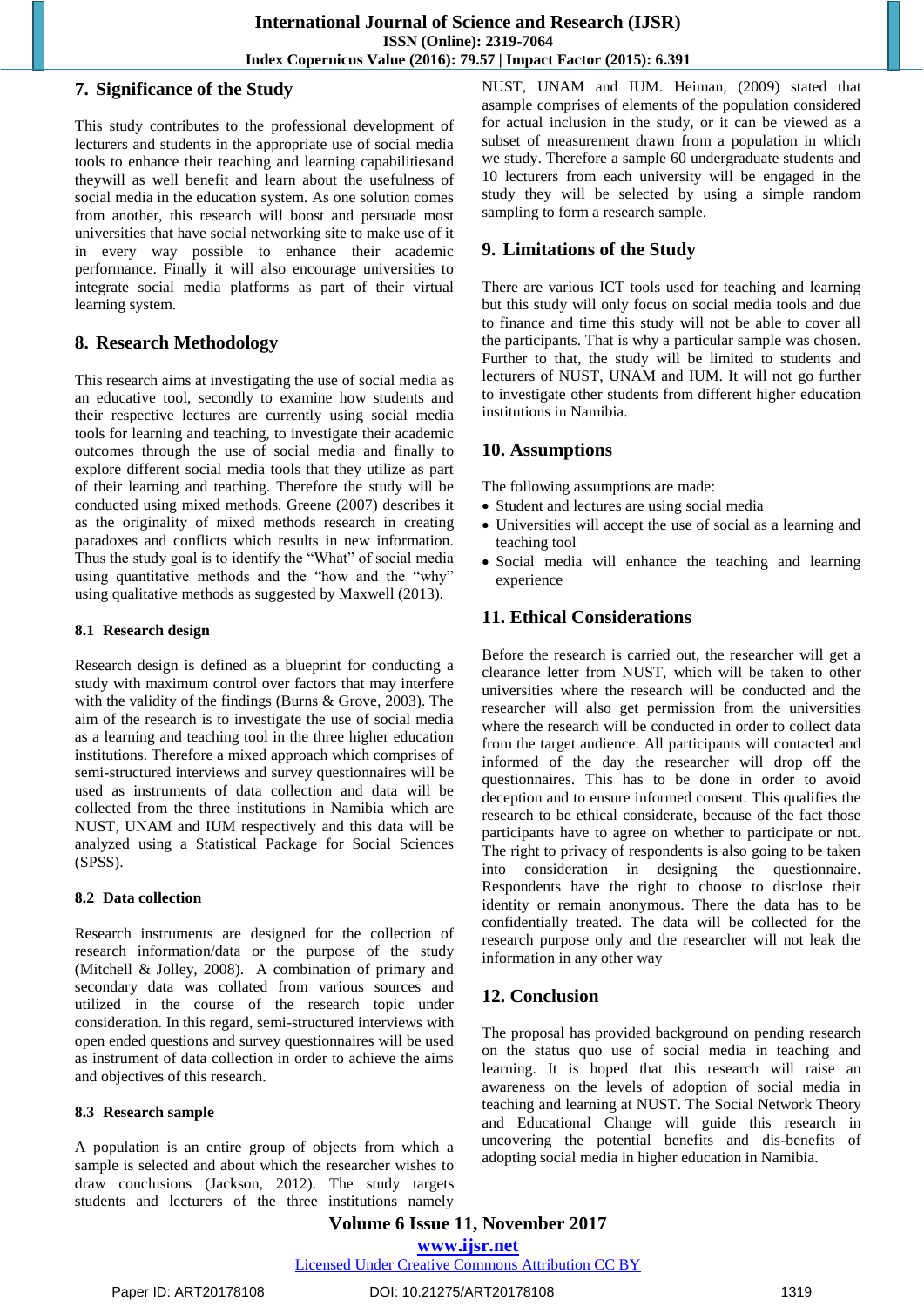#### **References**

- [1] Ahmed, I. and Qazi T. F. (2011). A Look Out for Academic Impacts of Social Networking Sites: A Student Based Perspective. *African Journal of Business Management*, 5(12), 5022-5031. doi:10.5897/AJBM11.595
- [2] Boyd, D. M., & Ellison, N. B. (2007). Social network sites: Definition, history, and scholarship. *Journal of Computer-Mediated Communication*, 13 (1), 210-230
- [3] Chen, B. &Bryer, T. (2012). Investigating instructional strategies for using social media in formal and informal learning. International Review of Research in Open and Distance Learning, 13 (1), 87-104. Retrieved from

http://www.irrodl.org/index.php/irrodl/article/view/1027 /2073

- [4] Daly, A. J. (Ed.). (2010). *Social network theory and educational change*. Cambridge, Mass.: Harvard Education Press.
- [5] Ezekiel, S.A., Ruth, A,O., & Leo, O.N. E., (2013).Research on Humanities and Social Sciences ,Volume 3 Issue 12 ISSN 2222-1719 (Paper) ISSN 2222-2863 (Online)
- [6] Friedman, H.H., & Friedman, L.W. (2011). Crises in education: Online learning as a solution. Creative Education, 2, 156-163.
- [7] Geyer, W., Silva Filho, R. S., Brownholtz, B., &Redmiles, D. F. (2008). The Trade-offs of Blending Synchronous and Asynchronous Communication Services to Support Contextual Collaboration. Journal of Universal Computer Science, 14(1), 4-26.
- [8] Geser, H. (2005). Towards a Sociological Theory of the Mobile Phone.In. Zerdiic, A., Picot, A., Schrape, K., Burgleman, J., Silverstone, R., Feldmann, V., Wernick, C., & Wolff, C. (Eds). E-Merging Media: Communication and the media economy of the future. European Communication Council Report. Springer: Netherlands.
- [9] Glesne, C. (2011). Becoming qualitative researchers: An introduction  $(4<sup>th</sup>$  edition). Boston: Pearson Education
- [10] Heiman, J. (2009). Research methods in psychology. USA: Harold Burch Design
- [11]Hoban, G. F. (2005). The Missing Links in Teacher Education Design: Developing a Multi-Linked Conceptual Framework. Dordrecht, Netherlands: Springer. Ison, A., Hayes, A., Robinson, S., & Jamieson, J. (2004). New Practices in Flexible Learning Txt Me: Supporting disengaged youth using mobile phones. Available at: http://www.flexibilelearning.net.au.
- [12]Ison, A., Hayes, A., Robinson, S., & Jamieson, J. (2004). New Practices in Flexible Learning Txt Me: Supporting disengaged youth using mobile phones. Available at: http://www.flexibilelearning.net.au.
- [13]Jackson, S.L. (2012). *Research Methods and Statistics: A Critical Approach*. Canada: Nelson Education, Ltd.
- [14]Junco, R., Merson, D., & Salter, D. W. (2010). The Effect of Gender, Ethnicity, and Income on College Students' Use of Communication. Cyber psychology, Behavior and Social Networking, 13(6).
- [15]Kavi, K, K., Sheik, M, R, A, E., Asslinah, M., &Rajen, S. (2012). Online Social Networking as a Tool to

Enhance Learning in the Mauritian Education System. Journal of Emerging Trends in Computing and Information Sciences, vol.3, ISSN 2079-8407.

- [16]Kennedy, G., Judd, T. S., Churchward, A., Gray, K. & Krause, K. 2008. First year students' experiences with technology: Are they really digital natives? "Questioning the next generation: A collaborative project in Australian higher education", Australasian Journal of Educational Technology, 24(1), 108-122.
- [17]Klopfer, E., Osterweil, S., Groff, J., & Haas, J. (2009) "The Instructional Power of Digital Games, Social Networking and Simulations and How Teachers Can Leverage Them. Boston," The Education Arcade
- [18]Leea, L., Chena, D., Lia, J., & Lin, T. (2015). Understanding new media literacy: The development of a measuring instrument, Computers and Education, 85, 84–93.
- [19]Lunsford, J. (2010). Using handheld technologies for student support: A model. *Journal of the research center for Educational Technology,* 6(1), 55-69.
- [20]Lowenthal, J. N. (2010) Using Mobile Learning: Determinates Impacting Behavioral Intention. American Journal of Distance Education, 24(4), 195-206. doi http://dx.doi.org/10.1080/08923647. 2010.519947
- [21]Mehmood, S. and Taswir, T. (2013). The Effects of Social Networking Sites on the Academic Performance of Students in College of Applied Sciences. *International Journal of Arts and Commerce, 2*(1), 111- 125.
- [22] Maxwell, J. (2013). Qualitative research design: An interactive approach  $(2^{nd}$  edition). Thousand Oaks, CA: Sage.
- [23]Mitchell, M.L., (2008). *Research design explained*. USA: Winston, Inc.
- [24]Moon, A.L (2011). Impact of Facebook on undergraduates" academic performance: Implications for educational leaders.
- [25]Moran, M., Seaman, J., &Tinti-Kane, H. (2011). Pearson social media survey 2011. Pearson Learning solutions. Retrieved from:
- [26] http://www.pearsonlearningsolutions.com/blog/2011/05 /09/teaching-learning-and-sharing-how-todayshighereducation-facutly-use-social-media/
- [27]Na, Li., Sandy, E, H., & Denis, G. (2012). Using Social Media for Collaborative Learning in Higher Education: A case study retrieved from: http://infoscience.epfl.ch/record/170400/files/ACHI201 2\_React.pdf
- [28]Negussie, N. &Ketema, G. (2014). Relationship between Facebook Practice and Academic Performance of University Students. Asian Journal of Humanities and Social Sciences, 2(2), 1-7
- [29] Oliver, B., & Whelan, B. (2010). Student ownership and use of mobile technologies and social networking 2009 and 2010. Office of Assessment, Learning and Teaching, Curtin University.
- [30]Oye, N. (2012). Students' perception of social networking sites" influence on academic performance. *International Journal of Social Networking and Virtual Communication,* Vol.1. (1).
- [31]Roberts, D. and Foehr, U. G. (2008). Trends in media use. The Future of Children, 18(1), 11–37

**Volume 6 Issue 11, November 2017 <www.ijsr.net>**

#### [Licensed Under Creative Commons Attribution CC BY](http://creativecommons.org/licenses/by/4.0/)